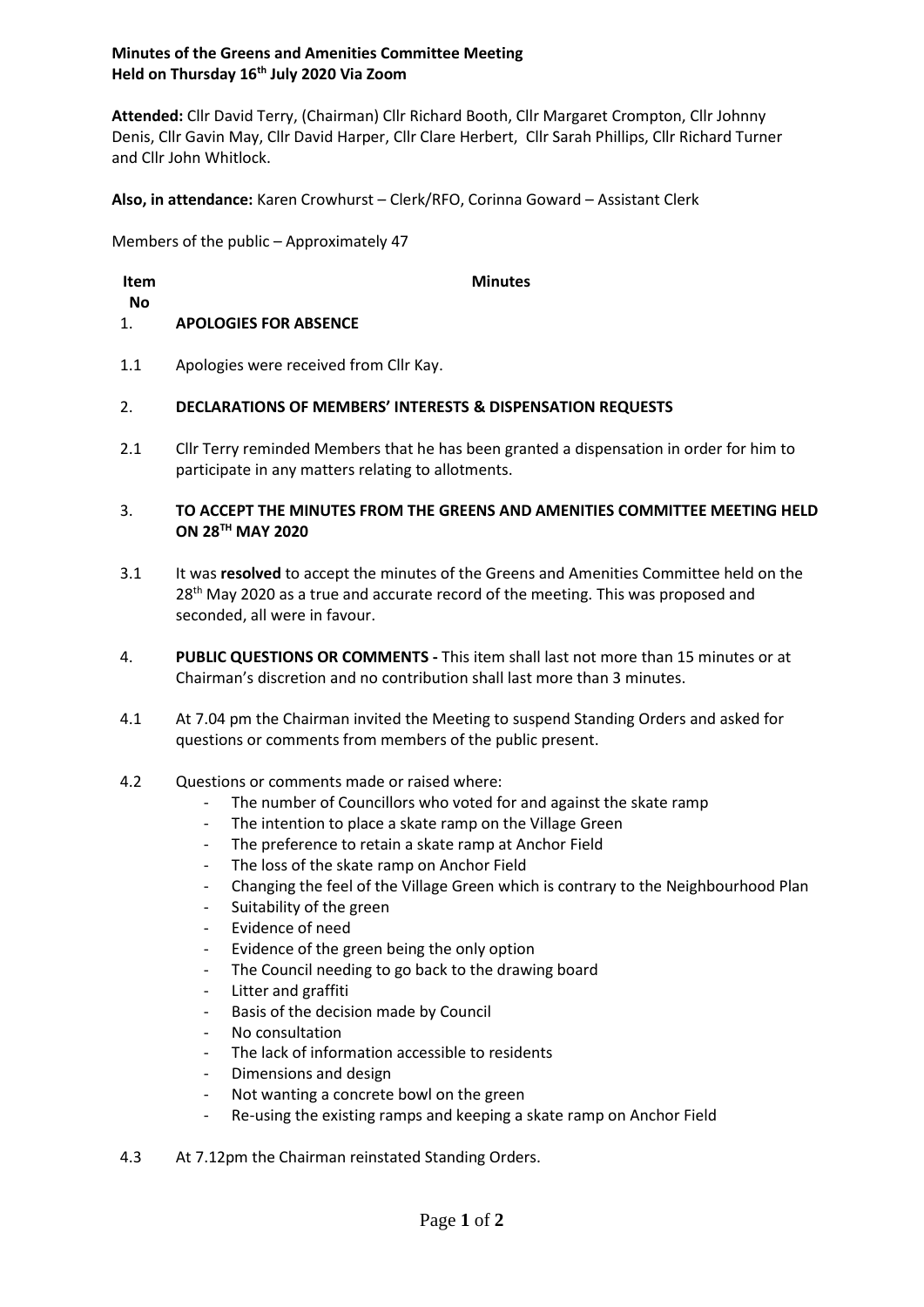# 5. **TO ACCEPT THE RECOMMENDATIONS TO THE GREENS AND AMENITIES COMMITTEE FROM THE SKATE RAMP WORKING GROUP HELD ON 17TH JUNE 2020**

- 5.1 After careful consideration and a point of order being raised, it was agreed not to accept any of the recommendations of the skate ramp Working Group meeting notes held on  $17<sup>th</sup>$  June 2020.
- 5.2 It was requested that the Working Group be revisited in order to co-opt residents and young people to the Working Group. A request was made to members of the public for an expression of interest for being appointed to the Working Group as a Co-opted Member. 12 residents in attendance raised their hands. It was recommended that these people email the Clerk confirming that they would like to be considered. One of the aims of the Working Group will be to look at current available sites and establish any others. The meeting was advised that this did not mean the exclusion of the Village Green. This was proposed and seconded. All were in favour.
- 5.3 Members agreed that there may be a need to appoint another professional person other than Chris Bibb to advise the Council.
- 5.4 It was agreed to place an item on the next Greens and Amenities Committee meeting to consider sourcing professional guidance and identifying costs.
- 5.5 During this item, the Working Group were thanked for their hard work so far. Cllr Harper was also thanked for his hard work regarding the study and other documents he has prepared regarding this matter.

# 6. **TO ACCEPT THE MEETING NOTES AND RECOMMENDATIONS OF THE PLAY AREA RENEWALS/REPLACEMENTS WORKING GROUP MEETINGS HELD ON TUESDAY 9TH JUNE AND TUESDAY 30TH JUNE 2020**

- 6.1 Cllr May provided a verbal update and explained at the moment most of the equipment will is in good condition and will need to be replaced over time. A query was raised regarding consulting residents, Cllr May advised that there will be no consultation regarding replacing equipment. The Working Group will consider consultation based on planning implications. Residents will be asked for their views regarding any new play equipment.
- 6.2 Members thanked the Working Group.
- 6.3 This was proposed and seconded, all were in favour.
- 6.4 Therefore, the Greens and Amenities Committee **resolved** to accept the meeting notes and the recommendations from the Working Group.
- 7. **ACTION POINTS - UPDATES AND PROGRESS – REPORT FROM THE ASSISTANT CLERK**
- 7.1 a) SLR meeting with East Sussex Highways
- 7.2 The Clerk advised that this is still on-going.
- 7.3 b) Additional dual-purpose bins in Ringmer
- 7.4 The Clerk advised that at present there is not a budget for replacing existing bins and Council Policy being to replace damaged bins with dual bins. A definition of dual bins was provided for members of the public.
- 7.5 c) Request for memorial bench and tree on the village green
- 7.6 The Assistant Clerk informed Members that the location of the bench and tree has been identified, and it is now a matter for the people requesting the bench and tree informing the office when they are ready to proceed.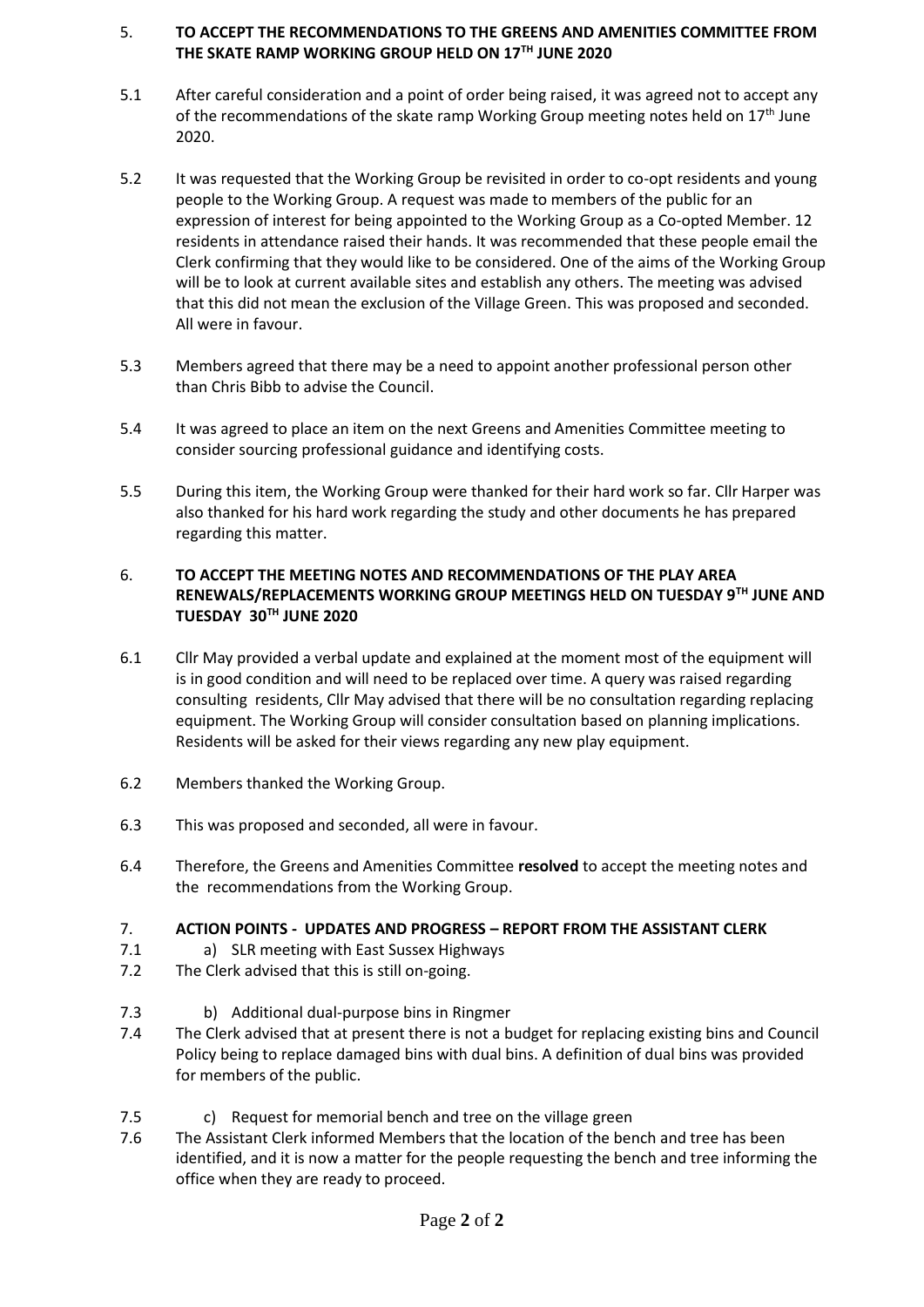- 7.7 d) Perimeter fencing at Delves House – update and agree any further actions
- 7.8 This item is ongoing. New quotations are being sourced.

#### 8. **CORRESPONDENCE FOR NOTING OR ACTION**

- 8.1 a) To consider any correspondence after this agenda has been published – for noting or action
- 8.2 The Clerk advised a request was made from an individual to discuss their correspondence to the Council regarding the skate ramp.
- 8.3 It was agreed as there has been a significant amount of correspondence received not to discuss one individual one as a point of fairness.

#### 9. **VILLAGE GREEN**

- a) Skate Ramp on the Village Green. Update and to agree any further actions.
- 9.1 This item was covered under item 5.

#### 10. **PLAY AREAS**

- 10.1 a) Repair or renewal of play equipment arising from annual inspection reports – Progress update and agree any further actions
- 10.2 The Clerk reported that work identified arising from the inspections is being carried out.
	- b) Re-opening of play areas
- 10.3 Members noted the play areas were open in accordance with Government guidelines on the 4 th July 2020.

#### 11. **OPEN SPACES -** To consider any matters relating to open spaces for actions or decision

- a) Sadlers Way
- b) Middleham Close
- c) Gote Lane
- d) Rushey Green
- 11.1 There were no matters for consideration.

#### 12. **RELOCATION OF SKATE RAMP**

- a) Progress to date including a visual image
- b) To review the consultation period previously proposed and agree how to engage with young people
- c) To delegate authority to work alongside the Clerk to prepare and submit a briefing paper outlining consultation method to ensure all residents of Ringmer can take part in the consultation
- d) To agree a timeframe for the above
- e) To identify a cost centre from the Greens Committee Budget to offset the costs of the consultation
- f) Funding bid to Joint Action Group for £500 completed
- g) Expression of interest for CIL Funding to Lewes District Council
- 12.1 With exception of item F, the above items were not considered. The Clerk reported that the funding bid has been accepted and the Council have been awarded the amount of £500 towards consultation.

#### 13. **AMENITY MATTERS**

- 13.1 a) Support for the Community Woodland – Funding and any other support
- 13.2 No decision was made.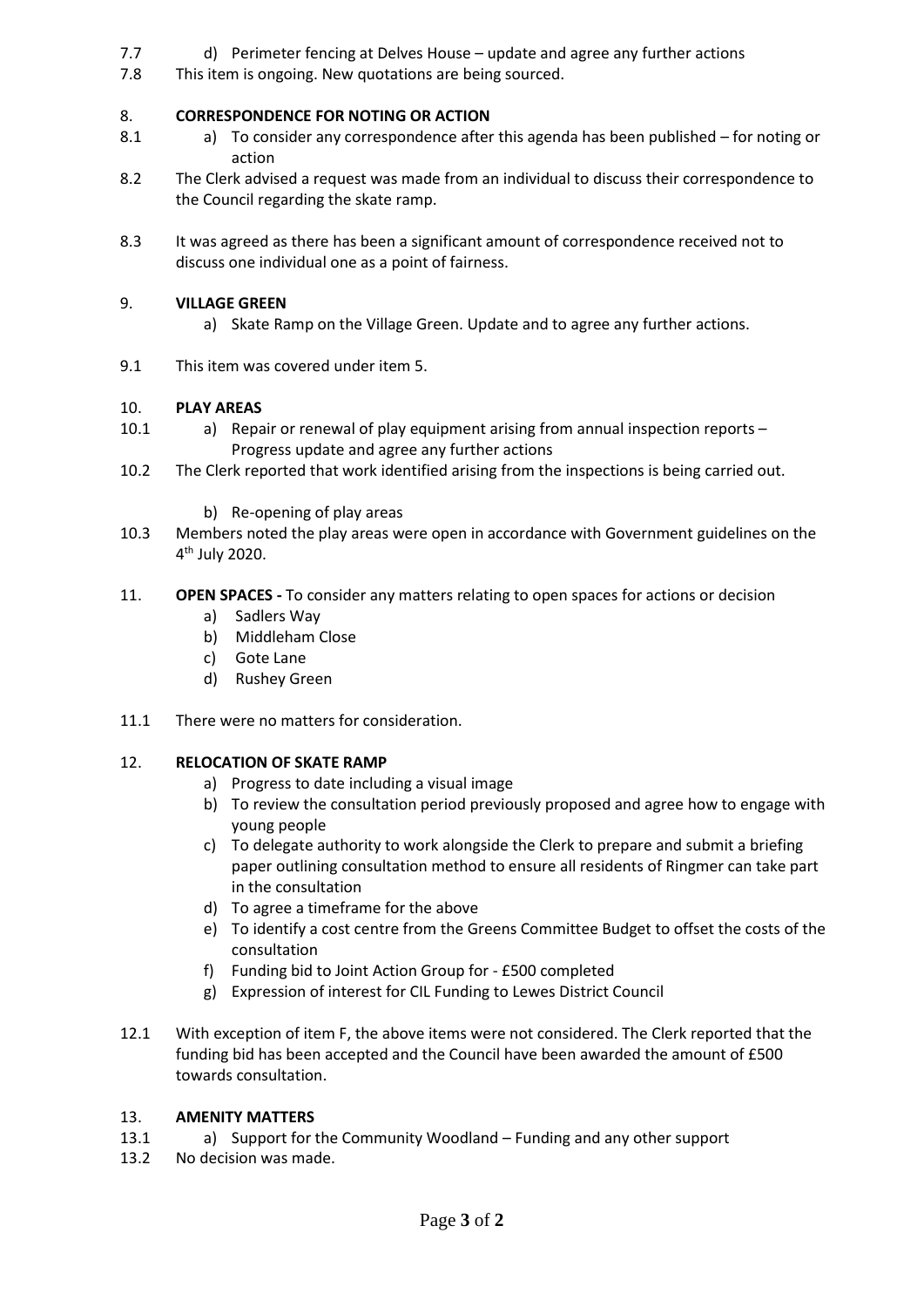- 13.3 b) To request a licence from East Sussex Highways
- 13.4 The Assistant Clerk reported that she has been in contact with the Highways Department regarding licenses for Bus Shelters. The Clerk reported that she has also been in contact with the Highways Department to establish licensing signs to the new parish offices.
- 13.5 c) To confirm the locations
- 13.6 The bus shelter location was confirmed as the bus stop near the Cock Inn on the A26.
- 13.7 d) To identify budget
- 13.8 The Office and Finance Committee have requested the amount of £15,000 of CIL funds be allocated for bus shelters. This will need to be ratified at the next Council meeting.
- 13.9 e) Bus Shelter quotations – **Exclusion of the press and public**
- 13.10 There were no quotations for consideration.

#### 14. **ALLOTMENT MATTERS**

- 14.1 a) Recent thefts
- 14.2 The Assistant Clerk apprised Members that there have been no further thefts at the allotments.
- 14.3 b) Waiting list
- 14.4 The Assistant Clerk advised that there has been no change to the waiting list.
- 14.5 c) Review of the rules and regulations
- 14.6 It was **resolved** 1) to review the rules and regulations. 2) For the Clerk to disseminate the rules via email in order for Members to suggest amendments.
- 14.7 d) Management of other Allotments in the Parish
- 14.8 It was reported that some of the allotments in the Parish managed by Lewes District Council could be devolved to the Parish Council. The devolution process could be a costly one. No decision was made.

# 15. **ANY REPORTS ON GREENS OR AMENITY MATTERS (BY LEAVE) – NOT DECISION OR DISCUSSION**

- 15.1 It was reported that the kick about area in Broyle Lane needs some attention.
- 15.2 One Member expressed that the newly painted benches on the Village Green is a vast improvement.
- 15.3 The Caburn Field Community Action Group is being established.

# 16. **URGENT ITEMS (CHAIRMANS DISCRETION) OR ITEMS FOR REFERRAL TO NEXT AGENDA OR APPROPRIATE COMMITTEE**

- 16.1 The possibility of having a youth club was raised. The Chairman suggested that a proposal be brought to Council from residents in order for Council to consider any involvement. The Chairman advised that there is no budget for this at present.
- 16.2 Items for referral.
	- 1) Increasing membership of the Skate Ramp Working Group including co-opting residents. – To Council
	- 2) Professional support and costs Greens and Amenities

# 17. **CLOSE OF THE MEETING**